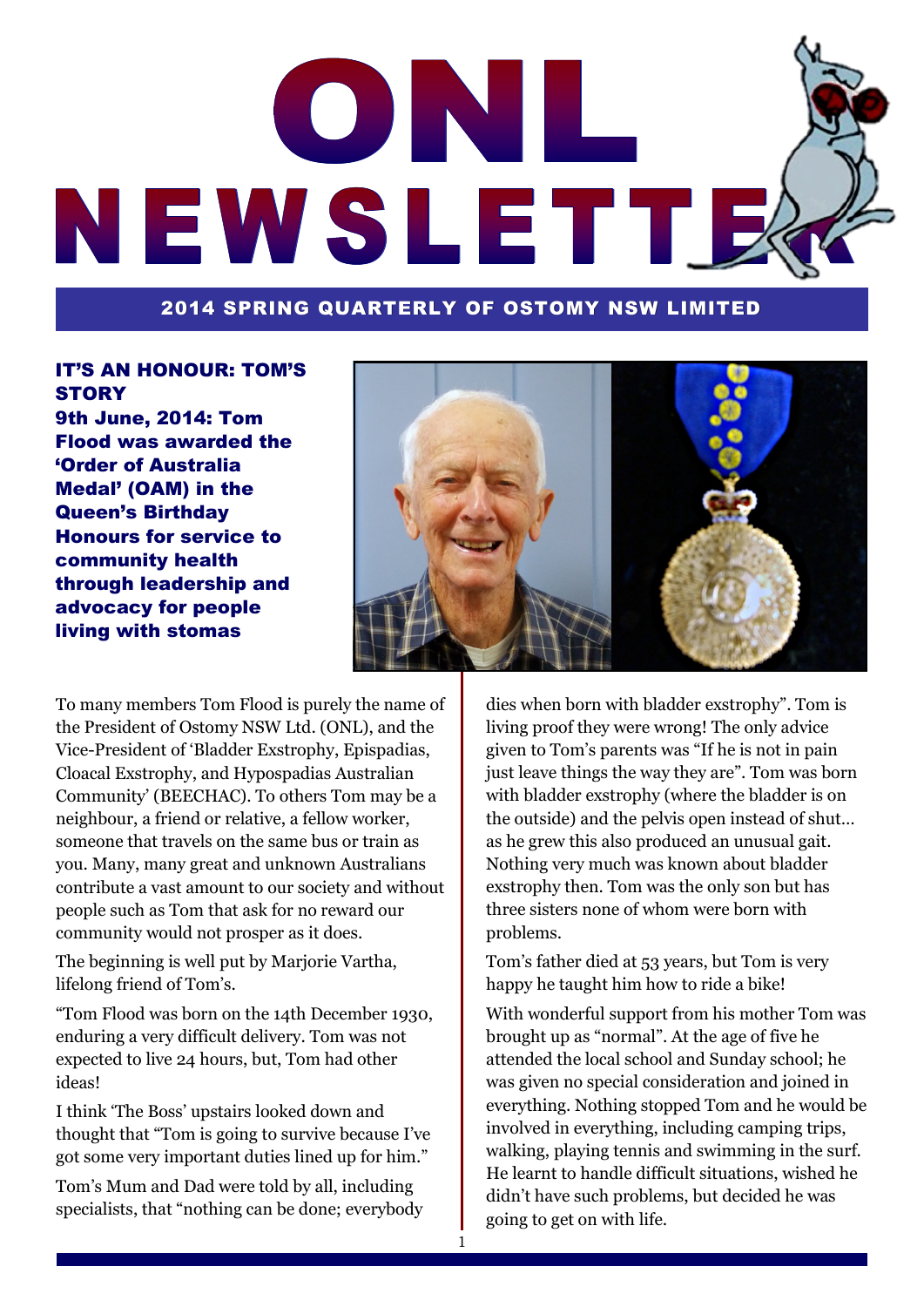One of Tom's mottos he lives by is "Don't let problems mar being a useful person".

Each day he would have to go home to have the ―dressings‖ of cotton wool and towels changed when he was wet. Tom recalls this as being very uncomfortable and smelly, he says smelling all the time was the hardest and that his marvellous Mum always had washing on the line! He left school after completing his Intermediate Certificate and for a short time worked at Anthony Horden's before getting a job at Larson Bros. where he worked for 24 years. Come rain, hail or shine Tom rode his bike to work in all weathers. All Tom's schooling, social events, and work life were undertaken wearing a towel, safety pins and cottonwool all encased in a thick pair of pants.

When he was 19 or 20 Tom became a Sunday School Superintendant and through this he met Kate in the mid-1960s. Kate was a Sunday school teacher – romance blossomed and they married in 1966 despite opposition from Tom's family because they did not think Kate would be able "handle the situation". Kate was, and continues to be, very supportive; she joins him cycling, walking and swimming in the surf besides helping him in his endeavours to provide people with a better life. The old adage working well "Love conquers all"!

The turning point for Tom came one evening in the 1970s listening to Roger Bush on the radio interviewing Betty Hughes and Hugh Rolfe from the NSW Ileostomy Association (as ONL was called then) and Tom was introduced to the ostomy scene! After becoming involved with the IA and talking with many people Tom decided December 1985 at the age of 55 to have an ileal conduit. To quote him:

―The morning after (the op.) I awoke to the sight of a bag full of urine right beside my bed. Had I not been tethered to that bed with an assortment of drips, tubes etc. I would have jumped for joy and shouted, 'It's in the bag!' I felt so liberated and just could not wait to try this new life out!"

As soon as he could Tom went from Perth across the Nullabor – LOVELY TO BE DRY…!

Tom became even more involved with the IA in NSW: manning the counter, editing and helping to get the Newsletter out, becoming Secretary of the association, then Vice-president and on to President a position he still holds today… all the time feeling how good it is to help new and old

members, organising and attending the United Ostomy Associations, NSW country meetings and realising the importance of the stoma support groups. Tom says that he loves being one of a team bringing peace of mind to others through support, reassurance and provision of information.

Tom is humble and exceptional in that he had the foresight from an early age to pursue his vision for, and love of, humanity. He appears to have never been daunted whatever obstacles confront him, and, with dedication and enthusiasm continues to be a driving force providing guidance and support to ONL and its members, his Church, and BEECHAC.

Sir Hugh Walpole might have written the advice but Tom personifies it: " 'Tisn't life that matters! Tis the courage you bring to it." Congratulations Tom!

#### ORDER OF AUSTRALIA MEDAL AWARD

To all those very kind and generous people who have taken the time to nominate me for this award, A BIG THANK YOU. It is an honour to be recognised in this manner, both myself and my wife Kate appreciate the kind remarks that so many of you have expressed, many of you I have worked together with over the years in organising or arranging for speakers to address meetings for our members across this state of NSW.

Thank you very much, for your friendship and support over the past 20 or so years, as we worked together for the benefit of other Australians who have a stoma to look after.

To all my other kind friends who have sent greetings of congratulations, a big thank you, your cards were very much appreciated, 'The big day' when we receive our awards is still to be announced, I will be thinking of you all on that very important day. When I receive the medal I will wear it with pride and think of the large number of our members scattered across this wonderful country Australia we all live in, and be thankful that we live here.

*Kind regards to everyone, Thomas Flood OAM ONL President*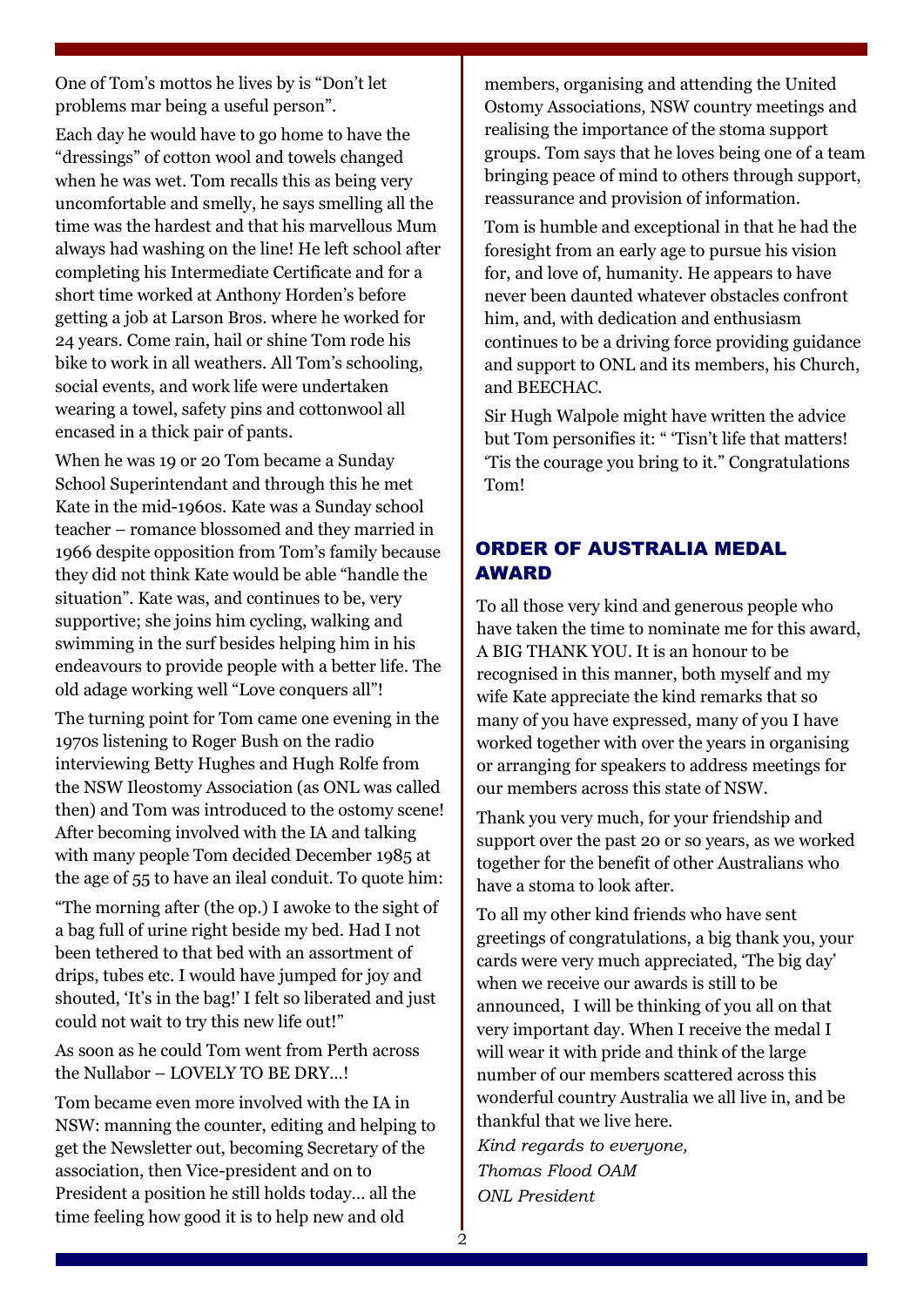



## CHRISTMAS

## CLOSING TIMES

### DECEMBER 2014—JANUARY 2015

| <b>TUESDAY 23 DECEMBER</b>            | <b>OPEN</b>   |
|---------------------------------------|---------------|
| (Please note: Pickup from 9am to 2pm) |               |
| <b>WEDNESDAY 24 DECEMBER</b>          | <b>CLOSED</b> |
| <b>THURSDAY 25 DECEMBER</b>           | <b>CLOSED</b> |
| <b>FRIDAY 26 DECEMBER</b>             | <b>CLOSED</b> |
| <b>MONDAY 29 DECEMBER</b>             | <b>CLOSED</b> |
| <b>TUESDAY 30 DECEMBER</b>            | <b>CLOSED</b> |
| <b>WEDNESDAY 31 DECEMBER</b>          | <b>CLOSED</b> |
| <b>THURSDAY 1 JANUARY</b>             | <b>CLOSED</b> |
| <b>FRIDAY 2 JANUARY</b>               | <b>CLOSED</b> |
| <b>MONDAY 5 JANUARY</b>               | <b>OPEN</b>   |
| (Please note: Pickup from 9am to 2pm) |               |